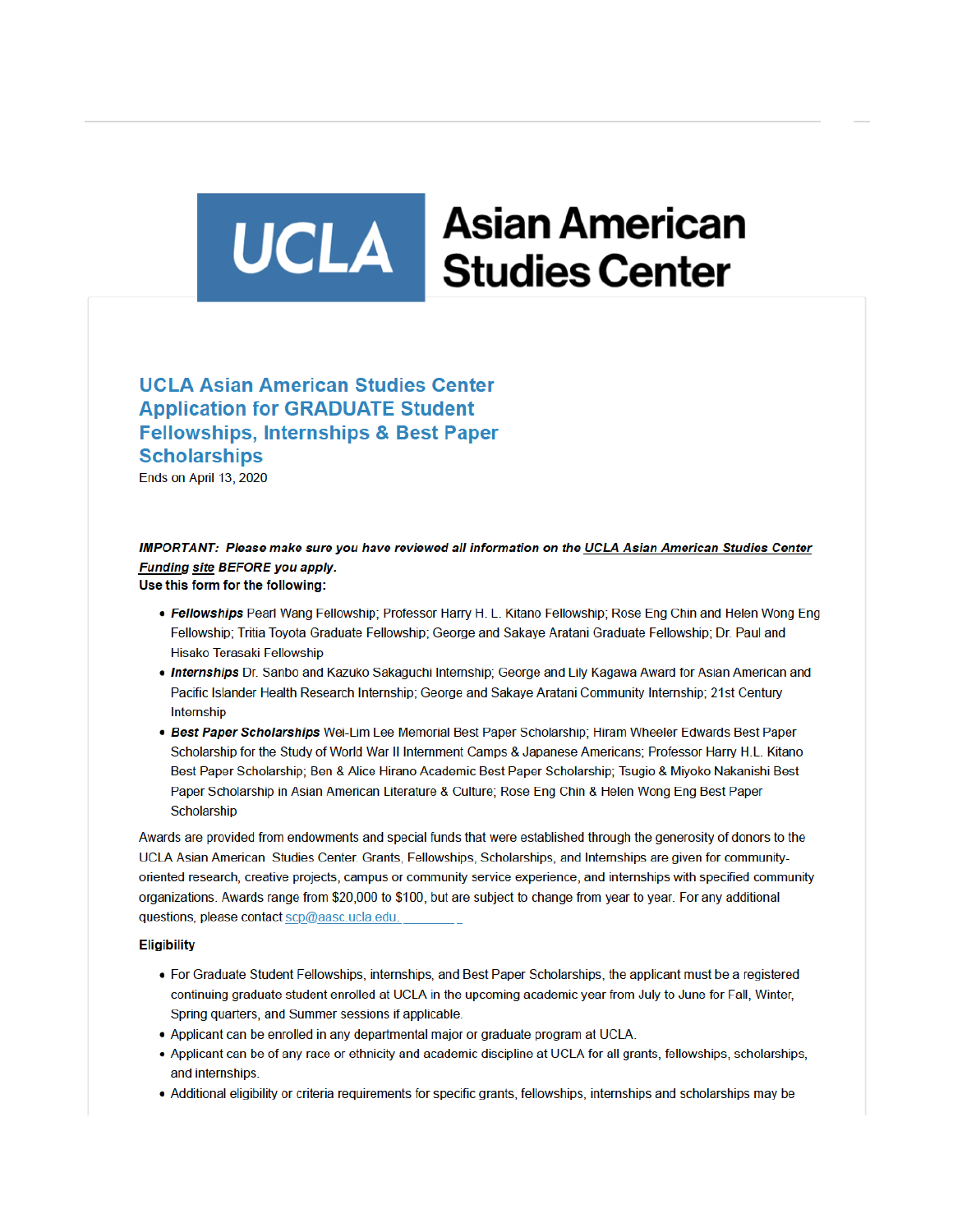#### listed.

#### **Guidelines**

- Submit this application and upload your proposal or paper.
- You can submit only one proposal or paper for each specific Grant, Fellowship, or Internship.
- You can submit to multiple grants, fellowships, internships or scholarships.
- You must state the proposal or paper title for the Fellowship, Internship, or Best Paper Scholarship that it is being applied to.
- Students can submit old papers they have written for academic coursework or newly written papers or proposals.
- · Double-space your papers, essays or proposals and use a 12-pt. standard font (e.g. Times New Roman).
- Only complete applications will be considered for review. Application packages with incomplete information and/or copies will be disqualified.

#### Please select which opportunities you wish to apply to:

#### **FELLOWSHIPS**

All Fellowships have the same proposal requirements. Read each Fellowship title criteria, eligibility, and proposal for its specific focus. Limit your proposal to five double-spaced pages. Please include:

- precise statement of the research project and its key objectives;
- research project plans including faculty and/or community-based organizations involved; ۰
- timeline for completion; ۰
- the type of publication you expect to result from the work;  $\bullet$
- include any conference presentation and/or publication plans.  $\bullet$

#### **Select Fellowship:**

- Professor Harry H. L. Kitano Fellowship
- Tritia Toyota Graduate Fellowship
- Rose Eng Chin & Helen Wong Eng Fellowship
- George & Sakaye Aratani Graduate Fellowship
- Dr. Paul & Hisako Terasaki Fellowship
- **D** Pearl Wang Fellowship

#### **INTERNSHIPS**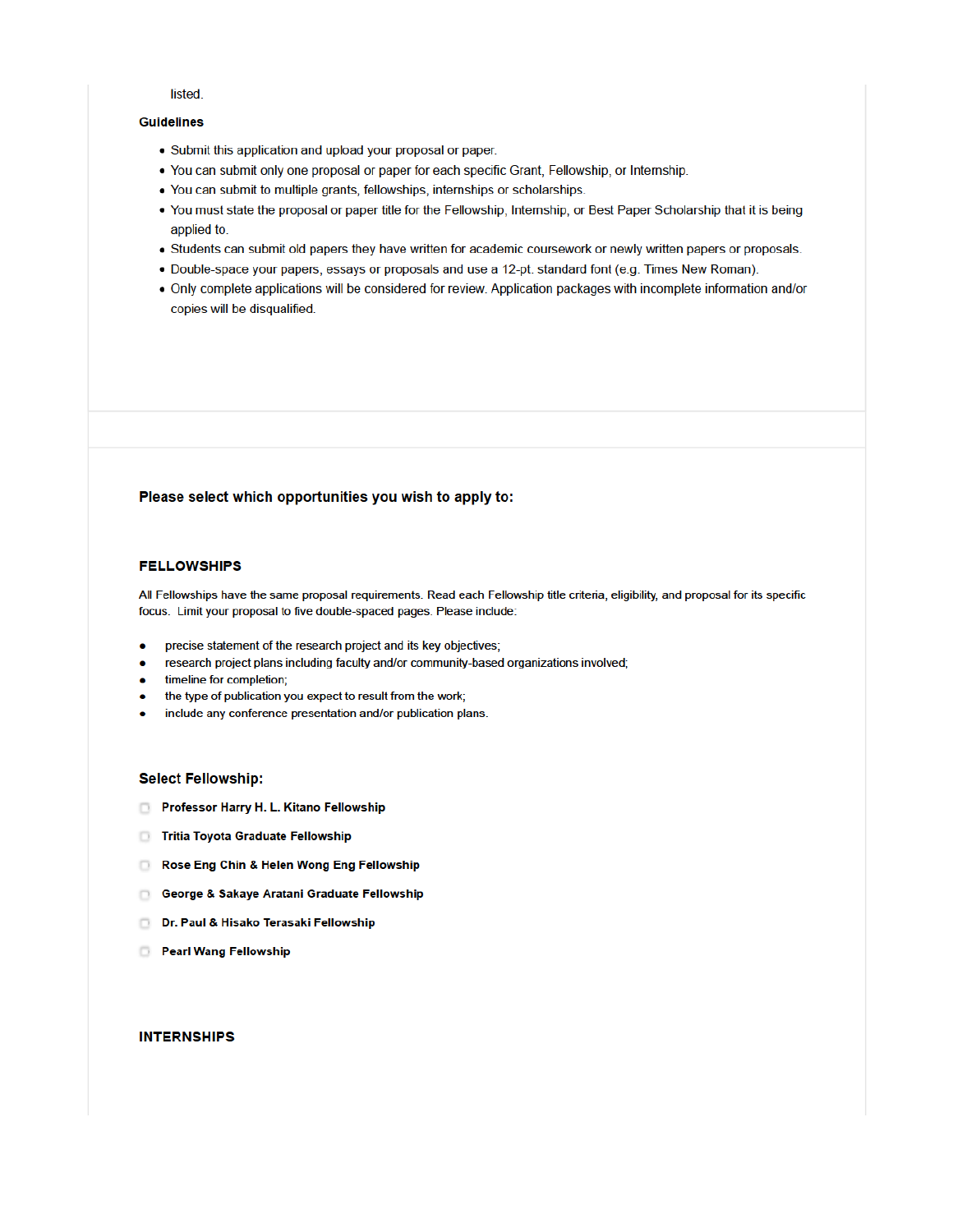- Dr. Sanbo and Kazuko Sakaguchi Internship
- George and Lily Kagawa Award for Asian American and Pacific **Islander Health Research Graduate Internship**
- George & Sakaye Aratani Community Internship
- 21st Century Internship

#### **BEST PAPER SCHOLARSHIPS**

Papers can be submitted that have been written for any academic course or be newly written papers. Papers can be of any length but no more than 10 pages. Quality of paper is more important than quantity of pages.

#### **Select Best Paper Scholarships:**

- Hiram Wheeler Edwards Scholarship for the Study of WWII Internment **Camps & Japanese Americans**
- Professor Harry H.L. Kitano Graduate Scholarship
- Wei-Lim Lee Memorial Scholarship
- Ben & Alice Hirano Graduate Scholarship
- Rose Eng Chin & Helen Wong Eng Graduate Scholarship
- **B** Tsugio & Miyoko Nakanishi Scholarship in Asian American Literature & Culture

#### **SECTION I: APPLICANT INFORMATION**

Name \*

**Full Name** 

Gender

Optional

**UCLA Identification Number\***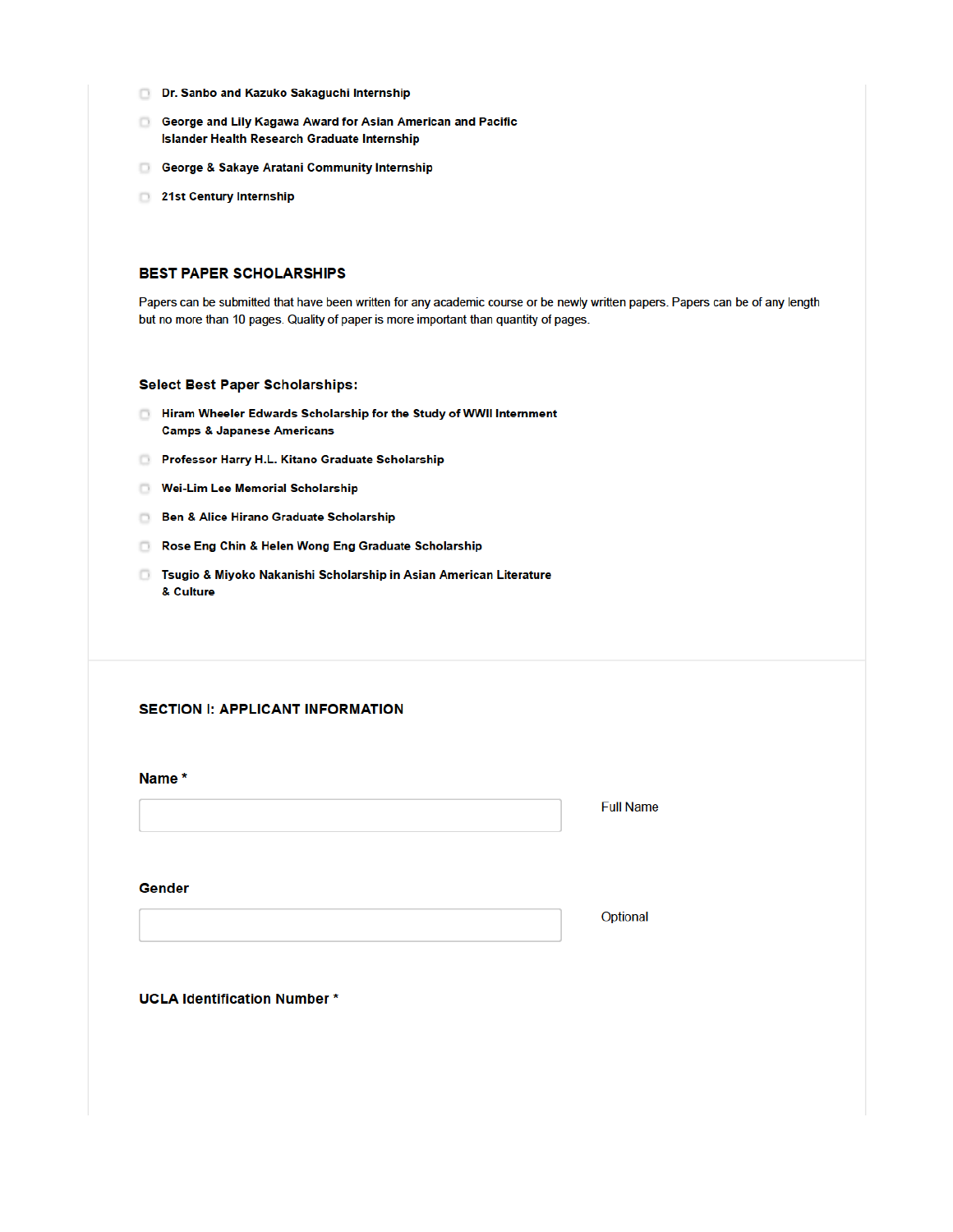Please note if you are applying for a Best Paper Scholarship and are selected for an award, you will be asked to submit your Social Security number.

### Email address \*

Cell Phone\* 28 F Enter phone number including country code **Permanent Home Phone**  $\overline{\text{max}}$  . Enter phone number including country code Address when enrolled at UCLA \*

#### **Permanent Mailing Address \***

Street, city, state, zip

Street, city, state, zip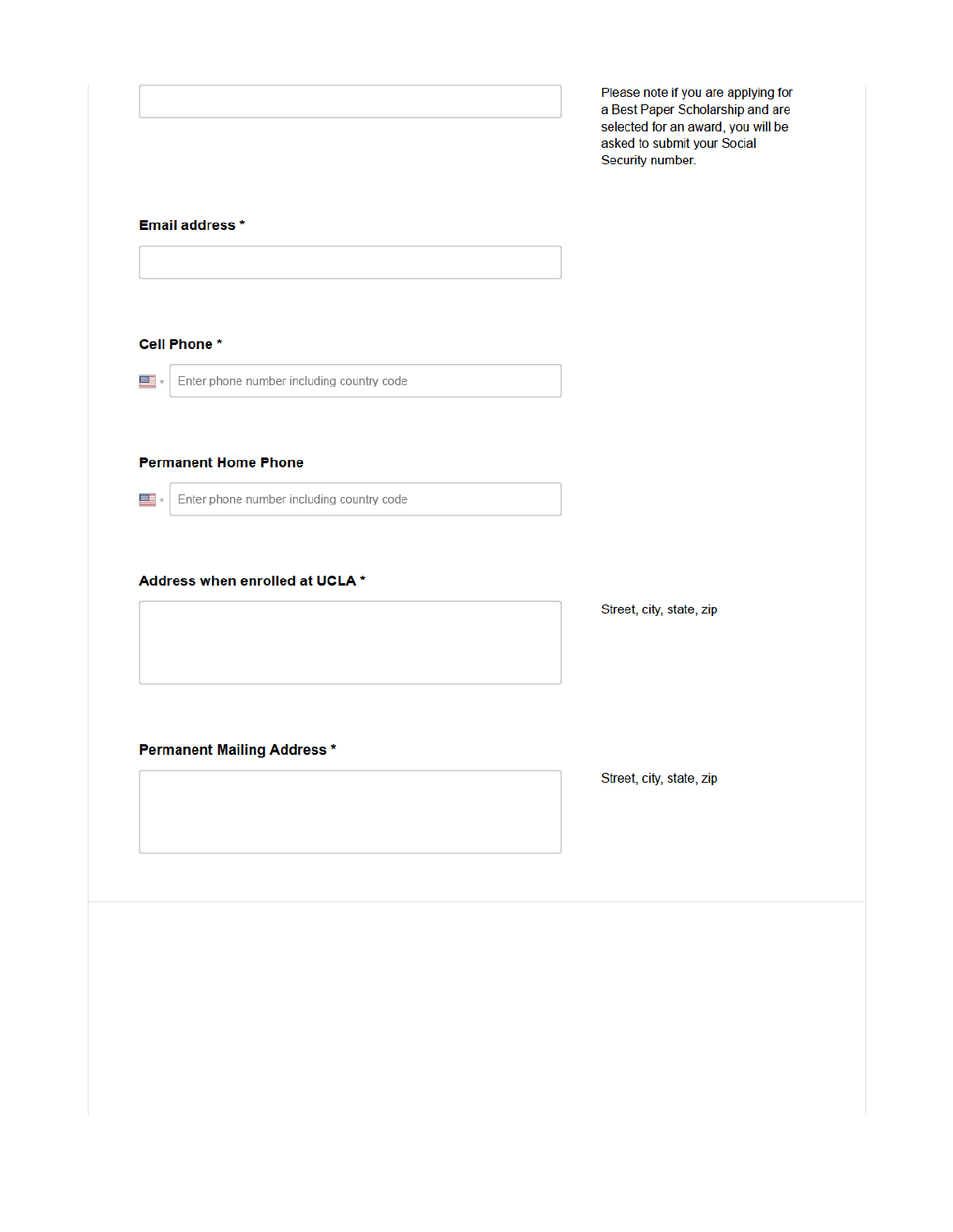Degree Program enrolled in \*

- **Master of Arts**
- **Master of Science**
- Masters of Fine Arts
- **Doctorate**

**Graduate Department \*** 

**Field of Specialization** 

**Cumulative GPA as of Winter Quarter \*** 

Academic units completed \*

**Expected date of graduation \*** 

MM/DD/YYYY

**Year Started Program** 

**YYYY** 

**Date Advanced to Candidacy** 

MM/DD/YYYY

**Expected Graduation Date** 

Select one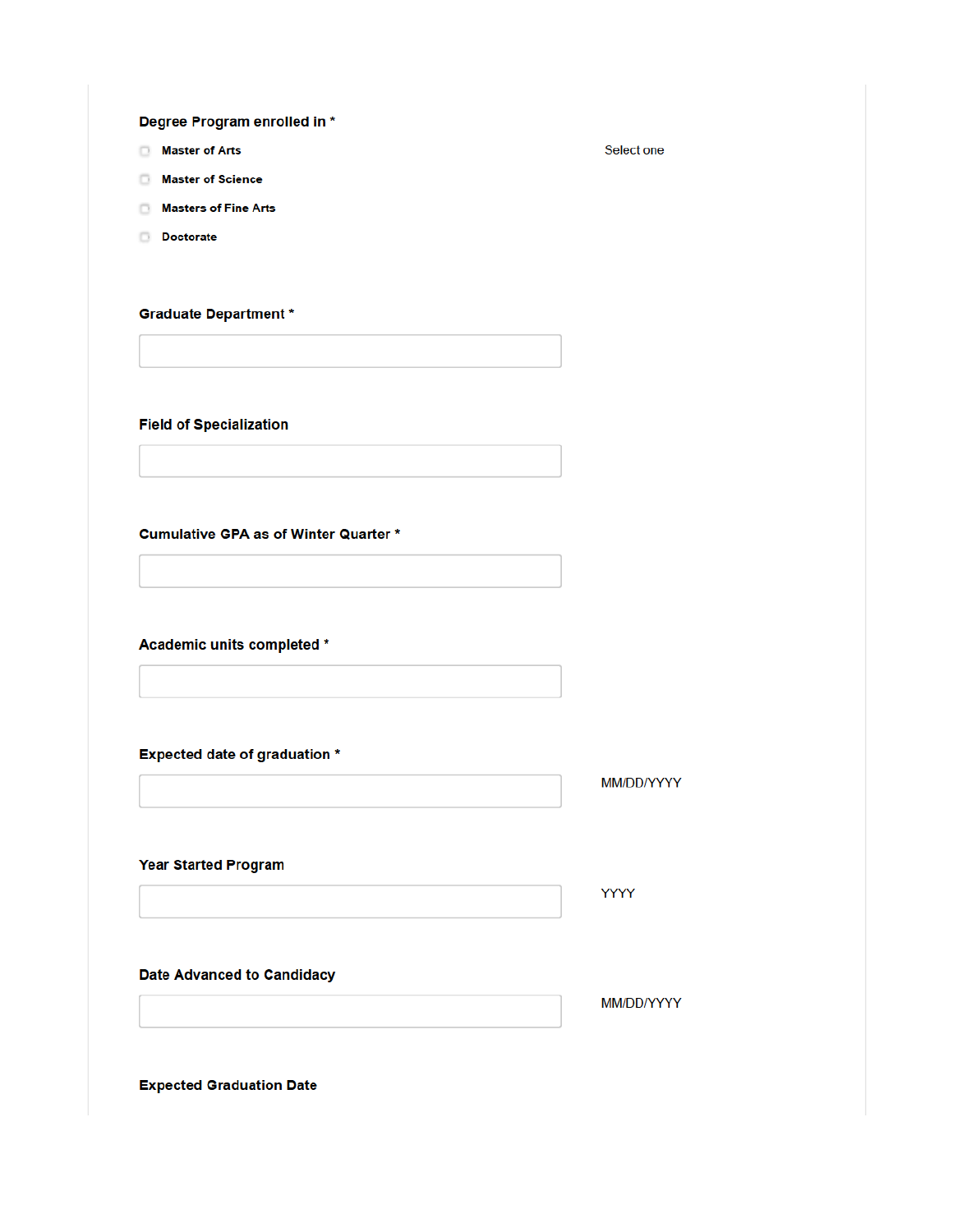| <b>Ethnicity</b>              |                                                                                                                 |                                                                                              |
|-------------------------------|-----------------------------------------------------------------------------------------------------------------|----------------------------------------------------------------------------------------------|
|                               |                                                                                                                 | Optional/list only if requested in<br>guidelines                                             |
|                               |                                                                                                                 |                                                                                              |
|                               |                                                                                                                 |                                                                                              |
|                               |                                                                                                                 |                                                                                              |
|                               | called Academic Prize) in the past? *                                                                           | Have you received an AASC Grant, Fellowship, Internship, or Best Paper Scholarship (formerly |
| <b>O</b> Yes                  |                                                                                                                 |                                                                                              |
| <b>No</b>                     |                                                                                                                 |                                                                                              |
|                               |                                                                                                                 |                                                                                              |
| If "Yes," state date received |                                                                                                                 |                                                                                              |
|                               |                                                                                                                 | MM/YYYY                                                                                      |
|                               |                                                                                                                 |                                                                                              |
|                               |                                                                                                                 |                                                                                              |
|                               |                                                                                                                 |                                                                                              |
|                               | Title of Project that received past Award                                                                       |                                                                                              |
|                               |                                                                                                                 |                                                                                              |
|                               |                                                                                                                 |                                                                                              |
|                               | Please list any publications or other creative works that resulted from the previous award                      |                                                                                              |
|                               |                                                                                                                 |                                                                                              |
|                               |                                                                                                                 |                                                                                              |
|                               |                                                                                                                 |                                                                                              |
|                               |                                                                                                                 |                                                                                              |
|                               |                                                                                                                 |                                                                                              |
| <b>SECTION II: UPLOADS</b>    |                                                                                                                 |                                                                                              |
|                               |                                                                                                                 |                                                                                              |
| 1. Curriculum Vitae or Resume |                                                                                                                 |                                                                                              |
|                               |                                                                                                                 |                                                                                              |
|                               | If you do not have this, respond to the following questions on additional pages and attach to this application. |                                                                                              |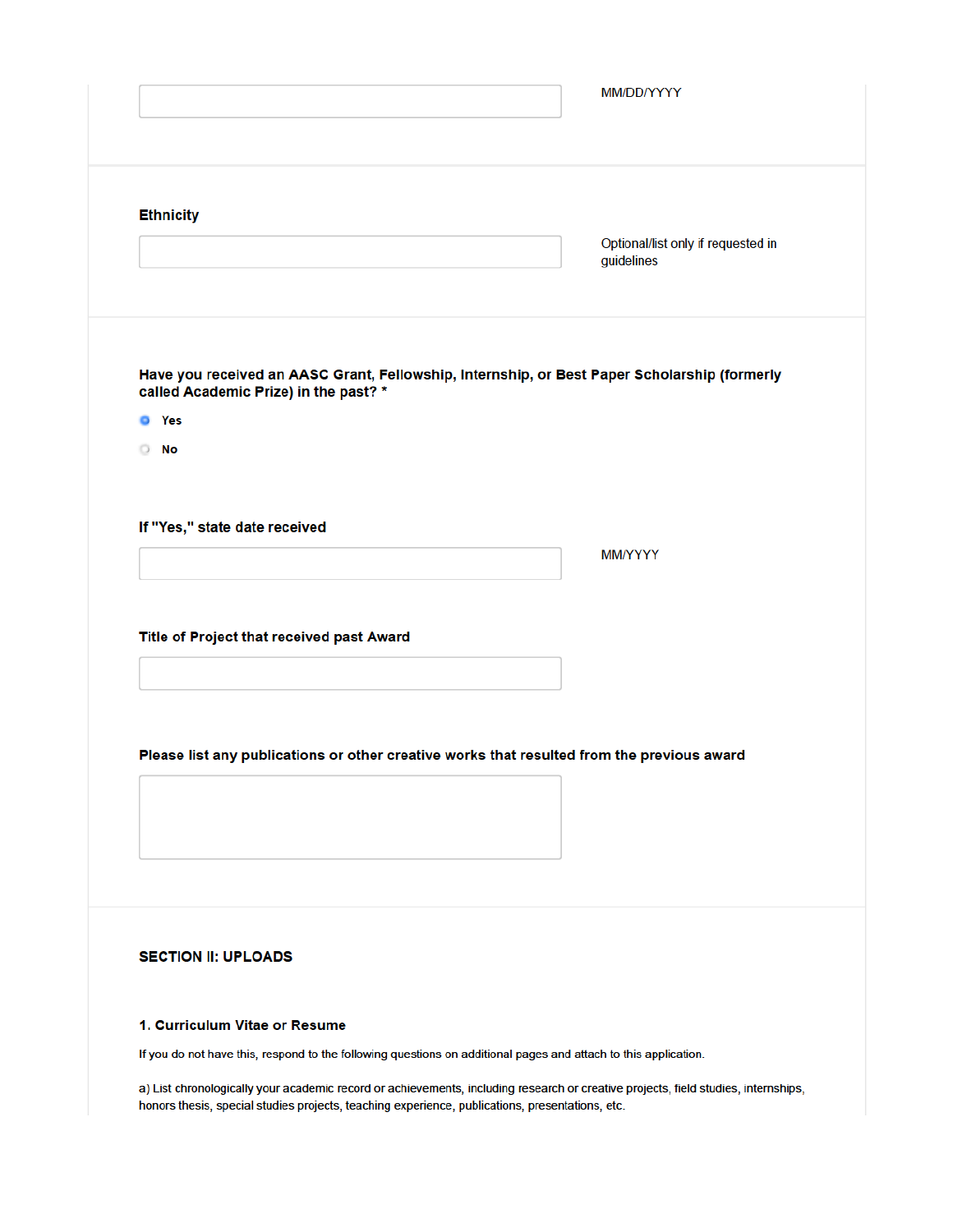| b) List chronologically your record of professional activities, university or community service. Provide a description of your activities<br>and service. Include dates of involvement and, if any, position titles held.<br>c) List any current or previous employment. Include job descriptions, dates, and hours worked per week.<br>d) List the honors and awards that you have received. |                                                                          |  |  |  |
|-----------------------------------------------------------------------------------------------------------------------------------------------------------------------------------------------------------------------------------------------------------------------------------------------------------------------------------------------------------------------------------------------|--------------------------------------------------------------------------|--|--|--|
| Upload Curriculum Vitae or Resume File *                                                                                                                                                                                                                                                                                                                                                      |                                                                          |  |  |  |
| Acceptable file types: pdf.                                                                                                                                                                                                                                                                                                                                                                   | File must be a Adobe PDF document.                                       |  |  |  |
| <b>Choose Files</b>                                                                                                                                                                                                                                                                                                                                                                           | No files have been attached yet.                                         |  |  |  |
| 2. Unofficial Transcript *                                                                                                                                                                                                                                                                                                                                                                    |                                                                          |  |  |  |
| Acceptable file types: pdf.                                                                                                                                                                                                                                                                                                                                                                   | File must be a Adobe PDF document.                                       |  |  |  |
| <b>Choose Files</b>                                                                                                                                                                                                                                                                                                                                                                           | You can retrieve your unofficial transcript<br>using this link:          |  |  |  |
|                                                                                                                                                                                                                                                                                                                                                                                               | (https://www.registrar.ucla.edu/Student-<br>Records/Academic-Transcript) |  |  |  |
|                                                                                                                                                                                                                                                                                                                                                                                               | No files have been attached yet.                                         |  |  |  |
| 3. UCLA financial aid award and/or a personal statement of your financial situation and need.<br>For personal statement, write what your financial situation is, such as:                                                                                                                                                                                                                     |                                                                          |  |  |  |
| . If you work, how many hours a week; what is the monthly/annual pay?<br>• Is anyone able to financially support you, why or why not?<br>• What are the conditions for your financial need?<br>• If you have loan debt, what type, how much?                                                                                                                                                  |                                                                          |  |  |  |
| Upload Financial Award or Statement File *                                                                                                                                                                                                                                                                                                                                                    |                                                                          |  |  |  |
| Acceptable file types: pdf, doc, docx.                                                                                                                                                                                                                                                                                                                                                        | File must be a Microsoft Word or Adobe<br>PDF document.                  |  |  |  |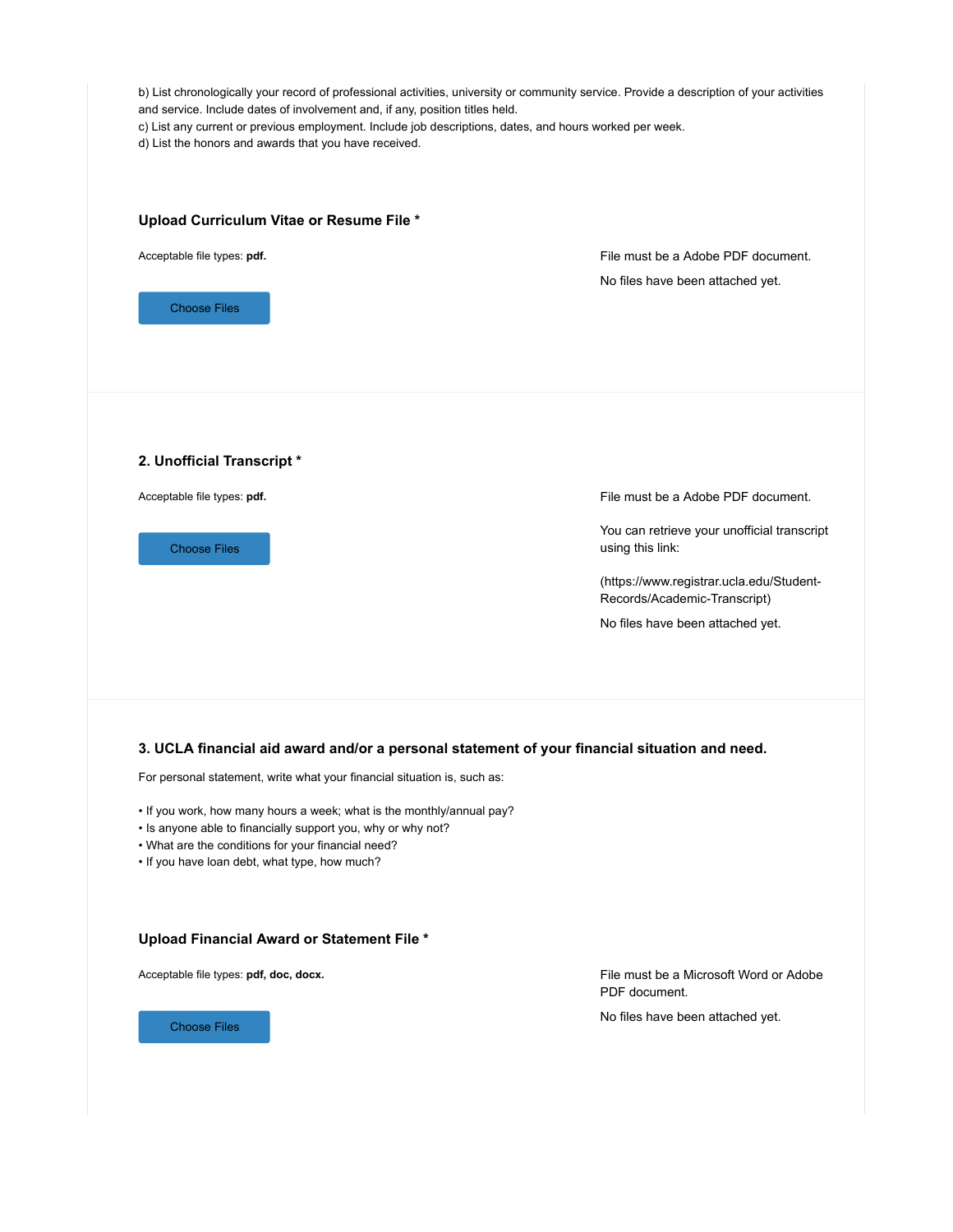#### **4. [Only for grants and fellowships] Faculty Letter of Recommendation**

AASC policy recommends that students who receive an AASC award conduct their research or creative project under the mentorship of a faculty advisor. Should a faculty member agree to serve as your advisor, AASC requests that they complete a letter of recommendation that include comments on the following:

- How well you know the applicant
- The significance and feasibility of the proposed research or creative project
- The applicant's capability to carry out the proposed research or creative project
- Whether you will be available for consultation with the student during the award period

#### **Upload [Only for grants and fellowships] Faculty Letter of Recommendation File**

Acceptable file types: **pdf, doc, docx.**

File must be a Microsoft Word or Adobe PDF document.

No files have been attached yet.

Choose Files

#### **SECTION III: REFERENCES**

#### **UCLA Faculty Advisor**

Include: Name & Title Office Address Email Phone In what capacity are you acquainted with this reference?

#### **Faculty/Instructor/Community Organization (optional)**

Include: Name & Title Organization Affiliation Work Address Email Phone In what capacity are you acquainted with this reference?

**Faculty Recommendation Letter Information**